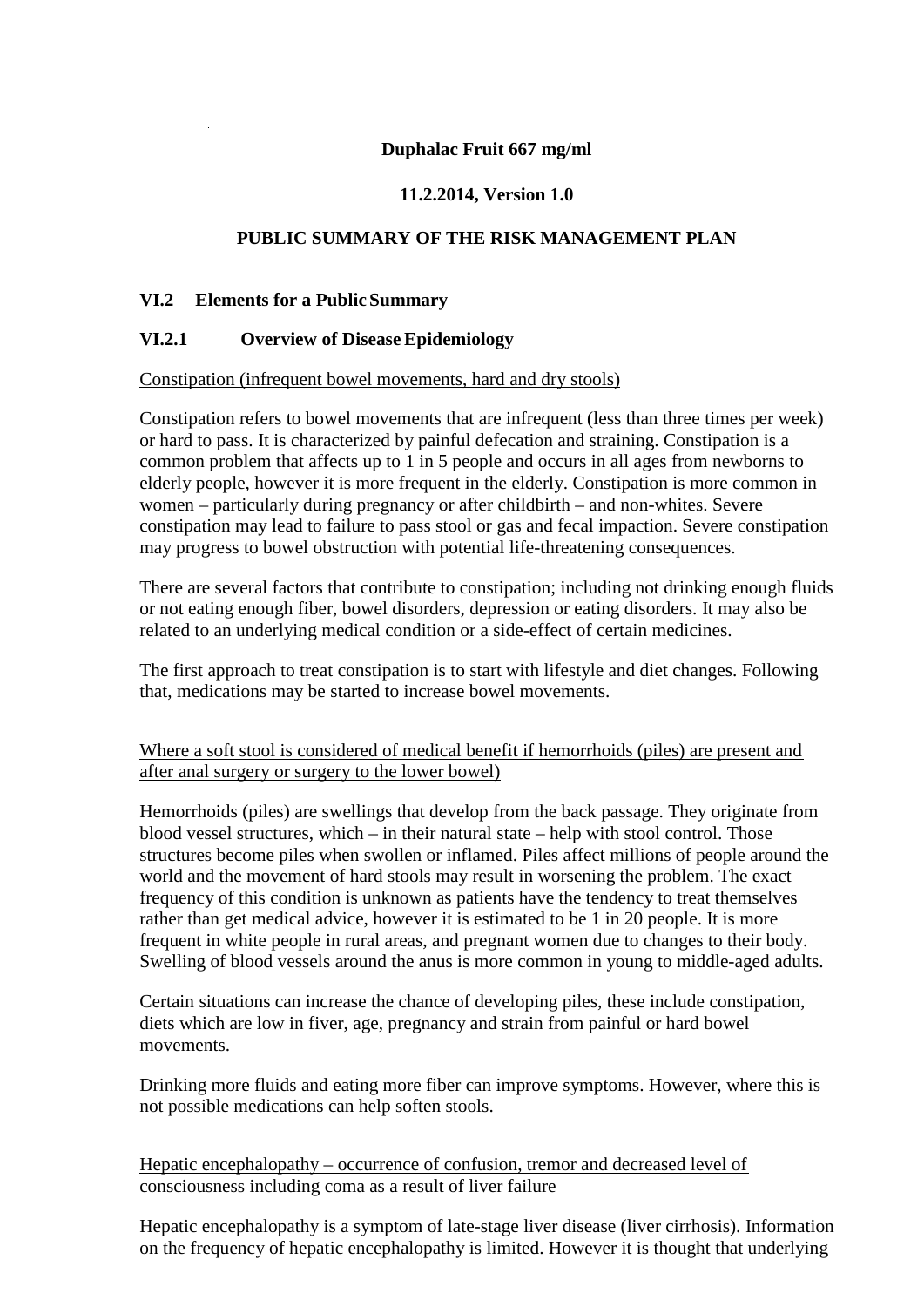forms can be seen in 4 out of 5 people with more advanced liver scarring. It can occur at any age, however it is most common in people in their 50's and 60's, with both men and women being equally affected. There are no racial or genetic factors that influence this disease.

Hepatic encephalopathy is thought to be caused by accumulation of toxic substances that are normally removed by the liver. Increased levels of ammonia are usually associated with the disease. Factors that may contribute include alcohol or substance abuse, dehydration, increased protein in the diet, an imbalance of electrolytes as well as gastrointestinal bleeding (which are also common complication in late-stage liver disease) and infections.

Supportive care should be initiated and treatment with medications that will reduce the production of ammonia.

## **VI.2.2 Summary of Treatment Benefits**

#### Constipation/where a soft stool is considered of medical benefit

Lactulose has consistently shown to be a beneficial product for the treatment of constipation and where a soft stool is considered of medical benefit. It has been marketed for almost 50 years. Over decades of lactulose use, a large number of studies have been conducted worldwide, consistently confirming the safety and efficacy of lactulose in these indications.

### Hepatic encephalopathy – occurrence of confusion, tremor and decreased level of consciousness including coma as a result of liver failure

A large number of studies in hepatic encephalopathy have demonstrated the efficacy of lactulose. Lactulose is considered the mainstay therapy in the treatment of this symptom of liver disease. Most of the primary interventions for this indication are directed towards reducing the production of ammonia by the gut flora. Lactulose has proven to reduce synthesis and absorption of ammonia significantly. Few alternative treatments are available, the efficacy of which is often assessed on top of treatment with lactulose.

Lactulose makes the stool softer and easier to pass, basically by drawing water into the bowel. In addition it has a couple of other beneficial effects, like decreasing ammonia blood levels by – among other mechanisms – leading in this respect to a more favorable balance of the intestinal flora. Lactulose is poorly absorbed into the body and no clinically relevant drug-drug interactions have been described. In light of its well-established positive safety profile, it can be used in all age groups, including children, the elderly and pregnant women. Over the decades a large number of studies have been performed that consistently show the benefits of lactulose and it is now known throughout the medical community and the general public that it has a favorable safety profile.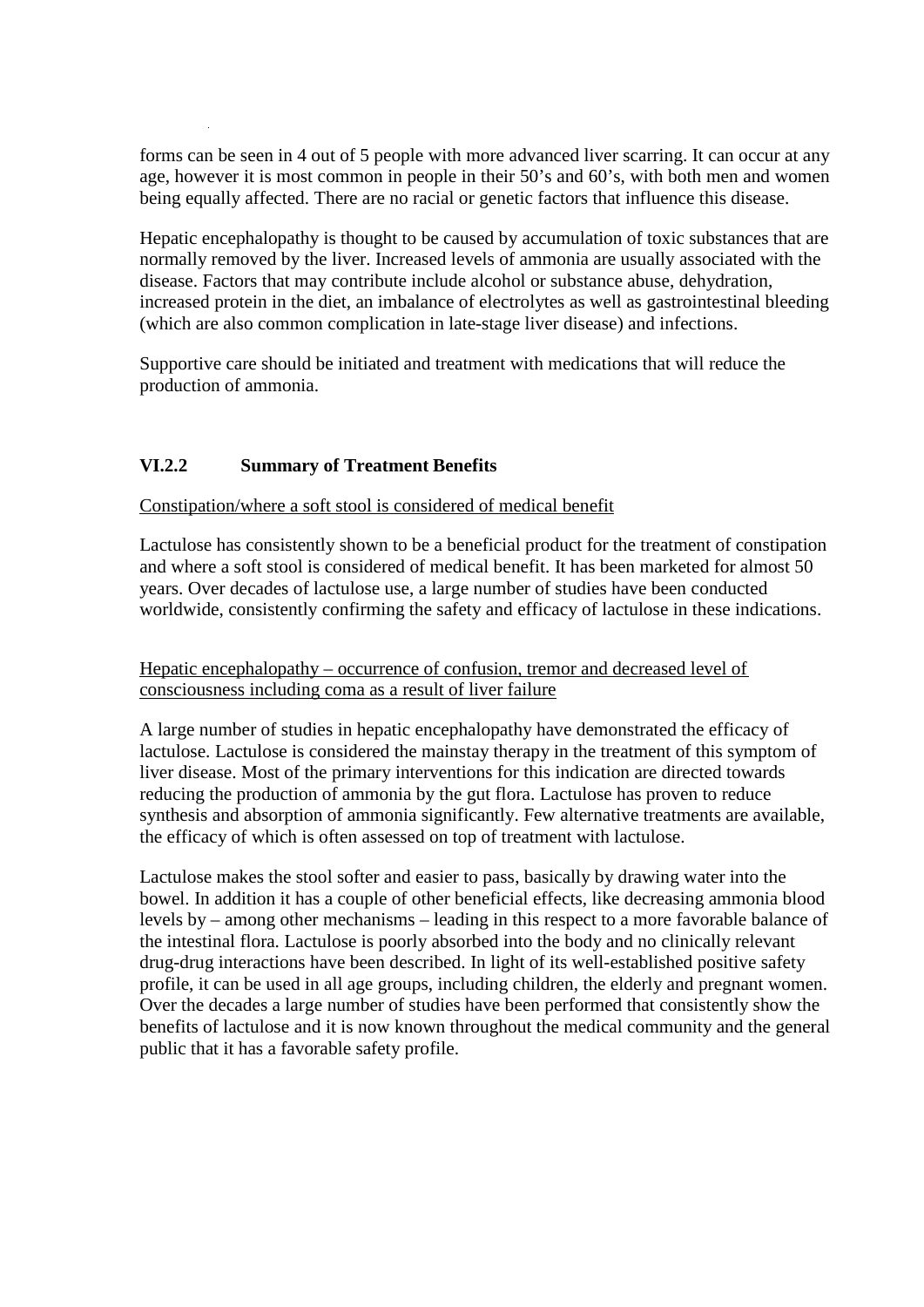Lactulose has been marketed for almost 50 years, and it has been estimated from sales information that more than 645 million patients have been exposed to lactulose: It can be stated that lactulose is a safe and well tolerated product when used as indicated.

# **VI.2.3 Unknowns Relating to Treatment Benefits**

The safety and efficacy in children (newborn to 18 years of age) with hepatic encephalopathy have not been established due to the lack of controlled clinical and post-marketing experience. For this reason the use of lactulose in children under the age of 18 years with hepatic encephalopathy has been identified as missing information.

# **VI.2.4 Summary of Safety Concerns**

There are three important identified safety risks associated with lactulose.

| Table 20.<br><b>Important Identified Risks</b> |                                                                                                                                                                                                                                                                                                                                                                                                                                                                                                                                                                                                                                                                                                                                                                                                                                                           |                                                                                                                                                                                                                                                                                                                                                                                                                                                                                                                                                                                                                                                                                                          |  |
|------------------------------------------------|-----------------------------------------------------------------------------------------------------------------------------------------------------------------------------------------------------------------------------------------------------------------------------------------------------------------------------------------------------------------------------------------------------------------------------------------------------------------------------------------------------------------------------------------------------------------------------------------------------------------------------------------------------------------------------------------------------------------------------------------------------------------------------------------------------------------------------------------------------------|----------------------------------------------------------------------------------------------------------------------------------------------------------------------------------------------------------------------------------------------------------------------------------------------------------------------------------------------------------------------------------------------------------------------------------------------------------------------------------------------------------------------------------------------------------------------------------------------------------------------------------------------------------------------------------------------------------|--|
| <b>Risk</b>                                    | <b>What Is Known</b>                                                                                                                                                                                                                                                                                                                                                                                                                                                                                                                                                                                                                                                                                                                                                                                                                                      | <b>Preventability</b>                                                                                                                                                                                                                                                                                                                                                                                                                                                                                                                                                                                                                                                                                    |  |
| Electrolyte imbalance<br>due to diarrhea       | A small number of people (may affect<br>up to 1 in 100 people) may experience<br>an electrolyte imbalance due to<br>diarrhea while taking lactulose. This<br>can occur especially if high doses are<br>taken for an extended period of time.<br>Chronic use of unadjusted dosages<br>(maintenance dose is recommended to<br>be adjusted to achieve 2-3 soft stools<br>per day) or misuse can also lead to<br>diarrhea and disturbance of electrolyte<br>balance. Patients with predisposing<br>factors to electrolyte imbalance<br>(among others, diuretic treatment,<br>renal insufficiency or renal failure,<br>bulimia or anorexia nervosa) may be<br>at an increased risk of electrolyte<br>imbalance if they experience<br>gastrointestinal disorders such as<br>diarrhea and vomiting as a result of<br>unadjusted doses or misuse of<br>lactulose. | Yes, by monitoring for early<br>symptoms, not exceeding the<br>recommended dose and following<br>the recommendations in the<br>product information:<br>Chronic use of unadjusted doses<br>can lead to diarrhea and<br>disturbance of the electrolyte<br>balance.<br>After a few days with the<br>appropriate starting dosage,<br>posology should therefore be<br>adjusted according to the patients'<br>individual needs and a lower daily<br>maintenance dosage is to be<br>targeted based upon treatment<br>response.<br>During treatment with laxatives it<br>is recommended to drink<br>sufficient amounts of fluids<br>during the day in order to<br>guarantee the optimal success of<br>treatment. |  |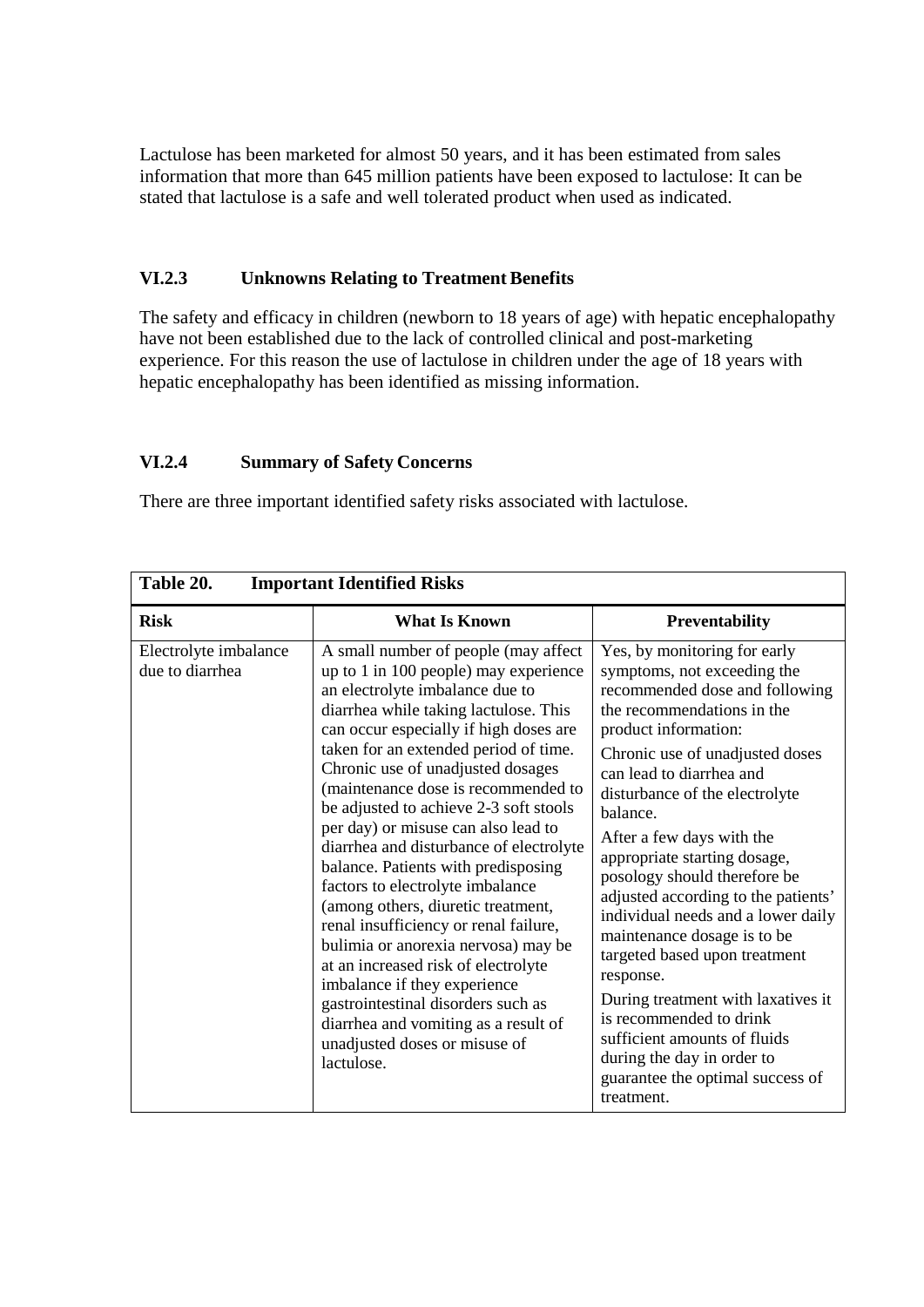| Table 20.<br><b>Important Identified Risks</b>                                                                                            |                                                                                                                                                                                                                                                                                                                                                                                                                                                                                                                                                                                                                                                                      |                                                                                                                                                                                                                                                                                                                                                                                                                                                            |  |  |
|-------------------------------------------------------------------------------------------------------------------------------------------|----------------------------------------------------------------------------------------------------------------------------------------------------------------------------------------------------------------------------------------------------------------------------------------------------------------------------------------------------------------------------------------------------------------------------------------------------------------------------------------------------------------------------------------------------------------------------------------------------------------------------------------------------------------------|------------------------------------------------------------------------------------------------------------------------------------------------------------------------------------------------------------------------------------------------------------------------------------------------------------------------------------------------------------------------------------------------------------------------------------------------------------|--|--|
| <b>Risk</b>                                                                                                                               | <b>What Is Known</b>                                                                                                                                                                                                                                                                                                                                                                                                                                                                                                                                                                                                                                                 | Preventability                                                                                                                                                                                                                                                                                                                                                                                                                                             |  |  |
| Use in patients with a<br>severe genetic disorder<br>where you cannot<br>digest galactose<br>(galactosemia)                               | This is a rare genetic disorder where<br>the patient cannot digest galactose<br>and can result in life-threatening<br>complications. Lactose and galactose<br>are to be eliminated from the diet.<br>Lactulose may contain small amounts<br>of lactose and galactose and due to<br>the seriousness of the disease,<br>lactulose must not be given to patients<br>suffering from galactosemia.                                                                                                                                                                                                                                                                        | Product information clearly states<br>that this specific population must<br>not take lactulose.                                                                                                                                                                                                                                                                                                                                                            |  |  |
| Use in patients with a<br>blockage in their<br>gastrointestinal tract,<br>digestive perforation or<br>at risk of digestive<br>perforation | The risk of complications of blockage<br>and perforation in the gastrointestinal<br>tract is increased by the use of<br>laxatives, due to an increase in<br>intestinal movements and the volume<br>of bowel contents. Furthermore,<br>usage of laxatives in patients at risk<br>might contribute to final perforation.<br>There are several conditions which<br>might predispose to gastrointestinal<br>perforation. In any case, the decision<br>on whether or not a patient is at<br>increased risk for perforation is at the<br>discretion of the treating physician.<br>The decision would be dependent on<br>severity and stage of the predisposing<br>factors. | Product information clearly states<br>that patients with these conditions<br>must not take lactulose.<br>Furthermore recommendation is<br>given to first (before taking<br>lactulose) consult a doctor in case<br>patient is suffering from<br>unexplained stomach ache as<br>(severe) pain is one of the leading<br>symptoms in case of<br>gastrointestinal perforation or<br>obstruction as well as in<br>conditions which might<br>predispose to these. |  |  |

| Table 21.<br><b>Missing information</b>                                          |                                                                                                                                                                                                                                                                                                                                                                                                                 |  |
|----------------------------------------------------------------------------------|-----------------------------------------------------------------------------------------------------------------------------------------------------------------------------------------------------------------------------------------------------------------------------------------------------------------------------------------------------------------------------------------------------------------|--|
| <b>Risk</b>                                                                      | <b>What Is Known</b>                                                                                                                                                                                                                                                                                                                                                                                            |  |
| Use in children (newborn)<br>to 18 years of age) with<br>hepatic encephalopathy) | Lactulose is indicated for the treatment of constipation independent of<br>age, from newborns to the elderly.                                                                                                                                                                                                                                                                                                   |  |
|                                                                                  | Lactulose is also indicated for the treatment of hepatic encephalopathy.<br>The safety and efficacy in children (newborn to 18 years of age) with<br>hepatic encephalopathy, have not been established. For this reason the<br>use of lactulose in children under the age of 18 years with hepatic<br>encephalopathy has been identified as missing information and no dosage<br>recommendations are available. |  |